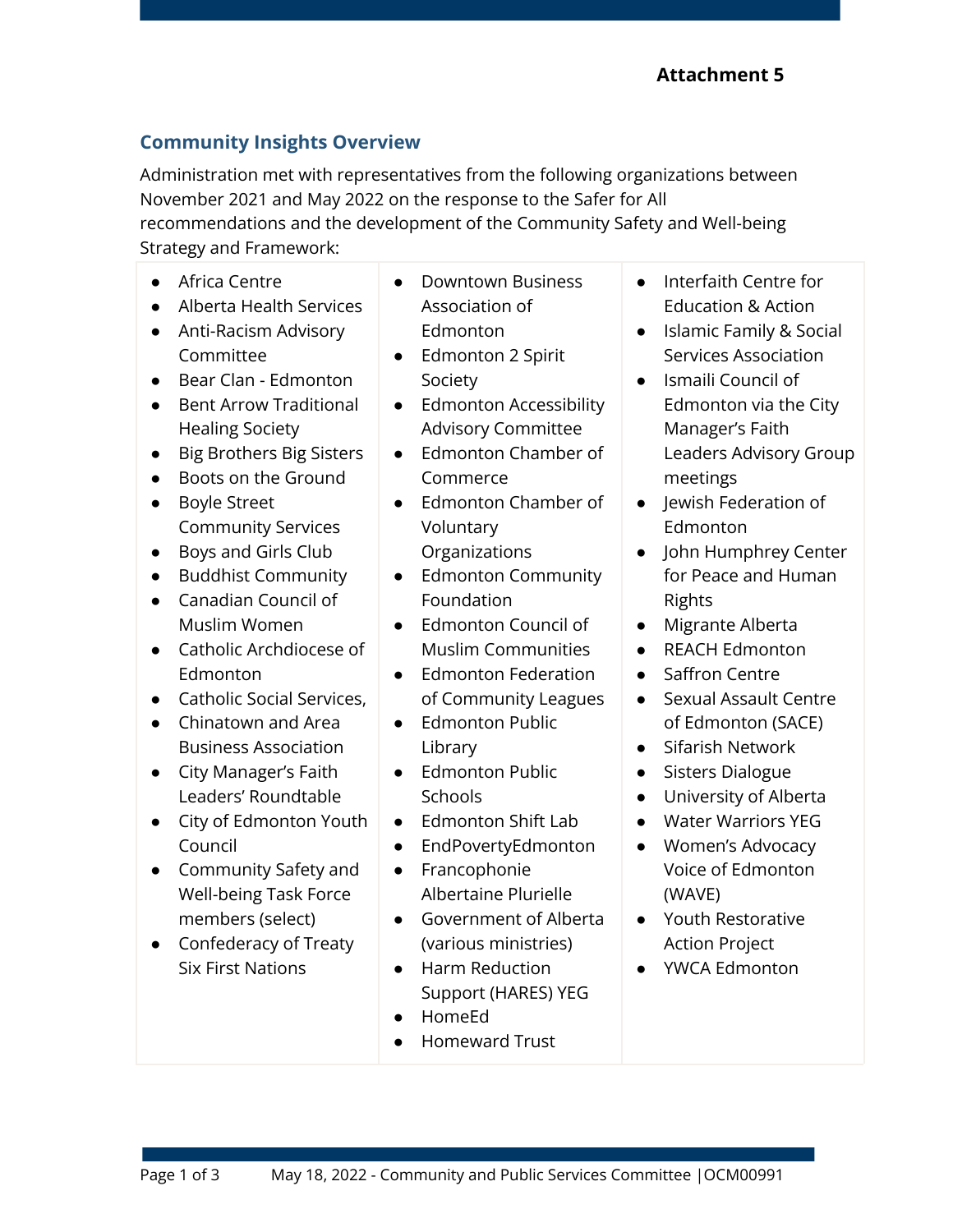The following is a summary of the strategies, and initiatives that were referenced in order to inform the creation and refinement of the Community Safety and Well-being Strategy and Framework.

Strategies and initiatives referenced:

- #YEGAmbassador partner program
- Accessibility for People with Disabilities policy
- Affordable Housing Investment Plan
- Alberta Health Services mental health programs and services
- Coalitions Creating Equity initiative through REACH
- ConnectEdmonton
- Crime Prevention through Environmental Design Framework
- Edmonton Family and Community Support Services (FCSS) program
- Edmonton Federation of Community Leagues energy transition plan
- Edmonton Federation of Community Leagues five-year strategic plan
- Edmonton Public Library's Digital Initiatives
- Edmonton Public Library's five-year strategic plan
- Edmonton Safe City: Community Response to Preventing and Addressing Sexual Violence Against Women and Girls in Public Spaces
- Encampment Strategy
- EndPovertyEdmonton's strategy, roadmap, logic models, and scaling systems change (implementation, key activities, outcomes; 2021 secretariat outcome report, scaling systems change brief)
- Equitable review of Edmonton's Zoning Bylaws
- Ethnographic and community based research
- Local school boards anti-racism, inclusion and equity policies
- Providing Accessible Transit Here (PATH) and Ride Transit Program
- REACH Business Plan and the REACH initiatives of Chinatown McCauley Safety Resources
- REACH Edmonton Crisis Diversion Program
- Reach's 24/7 Crisis Diversion initiative and Out of School Time program
- RECOVER: Edmonton's Urban Wellness Plan
	- RECOVER's Soulful City; Theory of Change
- Safer for All Task Force Report and Recommendations (March 2021)
- The City Plan
- The Corporate Accessibility Plan
- The Edmonton Food Bank's Beyond Food Program
- Transit Safety Tripartite Agreement
- Truth and Reconciliation Final Report and 94 Calls to Action